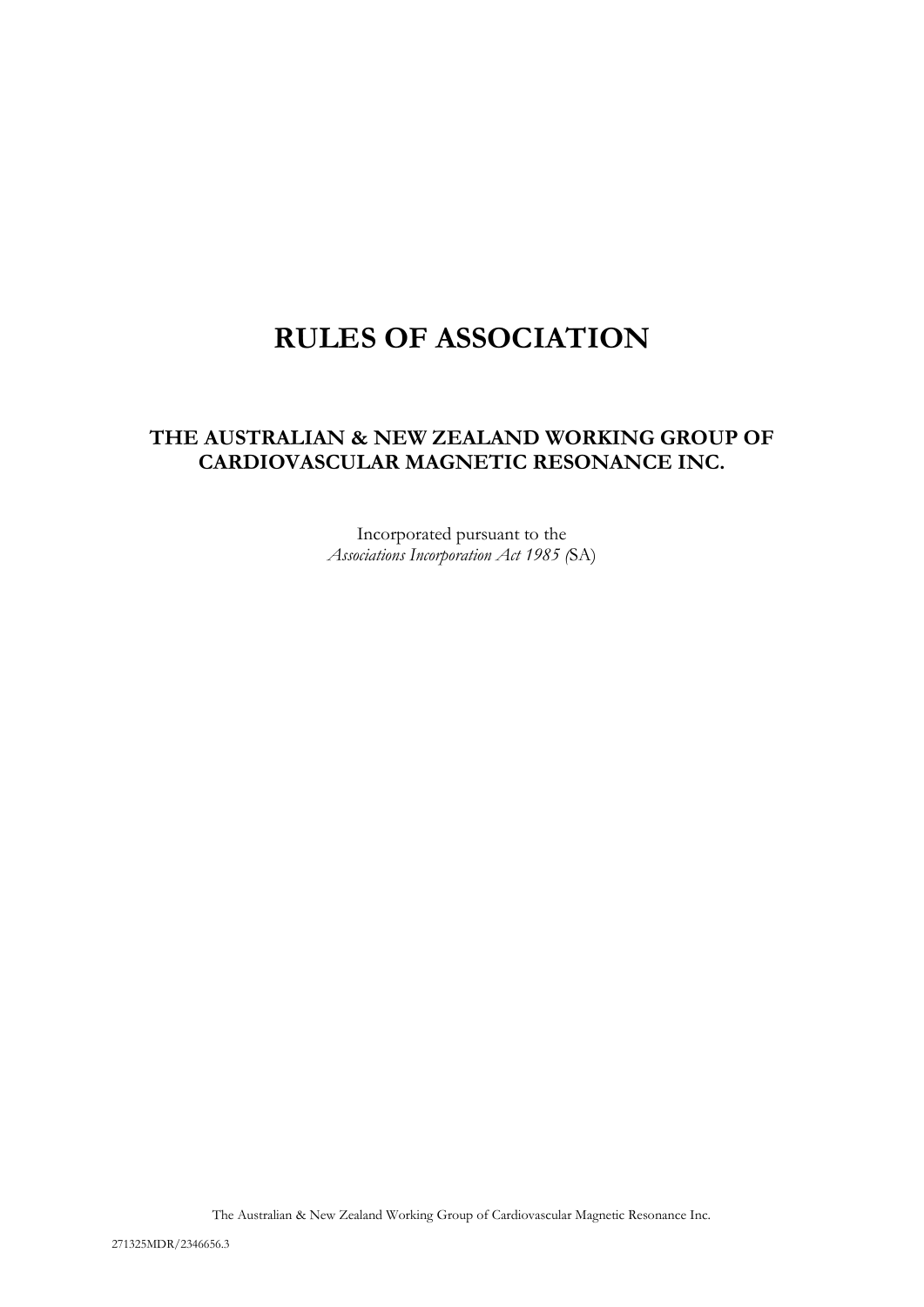# **TABLE OF CONTENTS**

| 1.  | <b>NAME</b>                                             | $\mathbf{1}$            |
|-----|---------------------------------------------------------|-------------------------|
| 2.  | <b>DEFINITIONS</b>                                      | $\mathbf{1}$            |
| 3.  | <b>OBJECTS OF THE WORKING GROUP</b>                     | $\overline{2}$          |
| 4.  | <b>POWERS OF THE WORKING GROUP</b>                      | $\overline{\mathbf{3}}$ |
| 5.  | <b>MEMBERSHIP</b>                                       | $\overline{3}$          |
| 6.  | THE EXECUTIVE COMMITTEE                                 | 5                       |
| 7.  | <b>THE SEAL</b>                                         | 8                       |
| 8.  | <b>GENERAL MEETINGS</b>                                 | 8                       |
| 9.  | <b>MINUTES</b>                                          | 10                      |
| 10. | <b>DISPUTE RESOLUTION</b>                               | 11                      |
| 11. | <b>FINANCIAL REPORTING</b>                              | 11                      |
| 12. | <b>PROHIBITION AGAINST SECURING PROFITS FOR MEMBERS</b> | 12                      |
| 13. | <b>WINDING UP</b>                                       | 12                      |
| 14. | <b>INSPECTION OF BOOKS</b>                              | 13                      |
| 15. | <b>NEGOTIABLE INSTRUMENTS</b>                           | 13                      |
| 16. | <b>RULES</b>                                            | 13                      |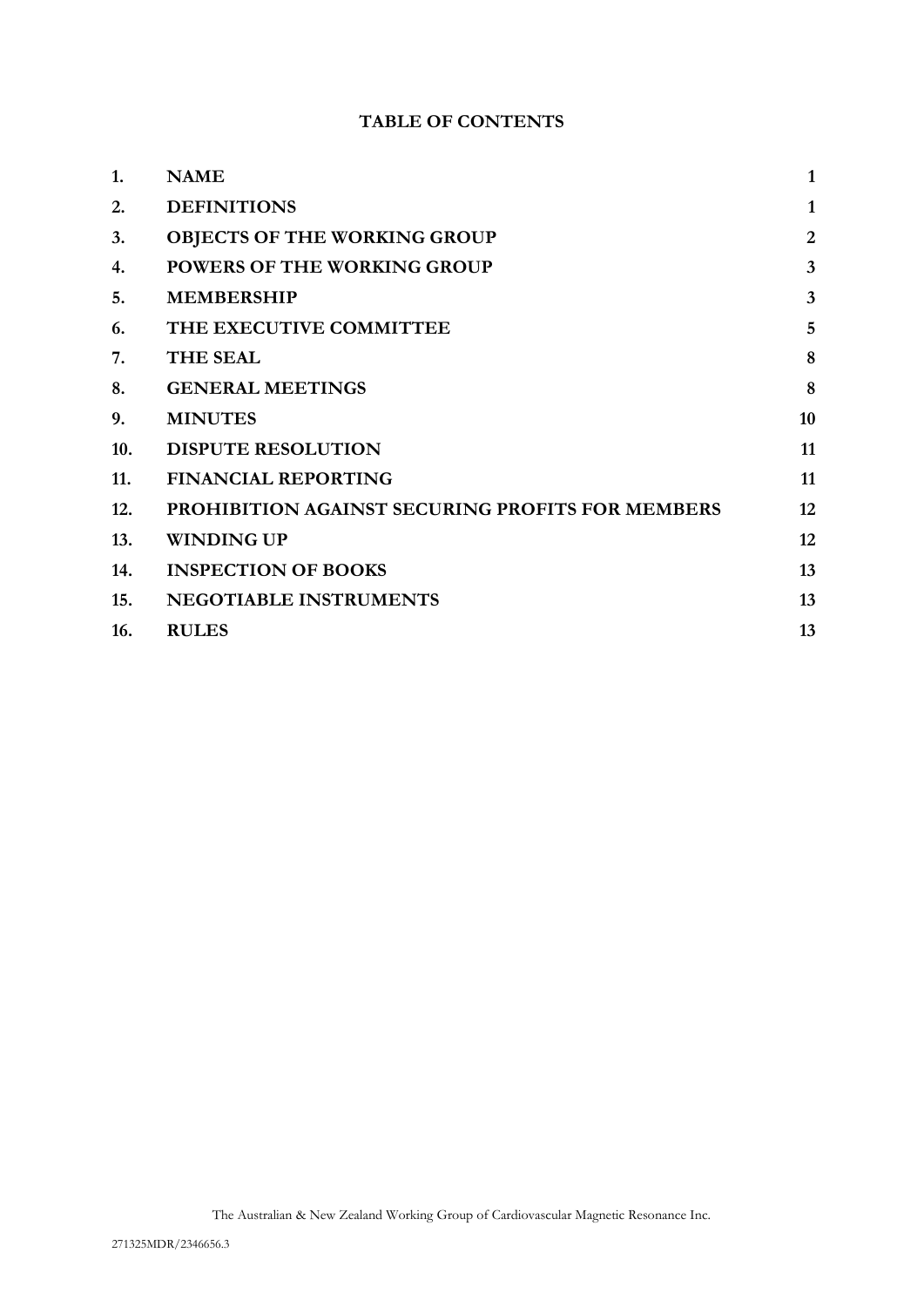# **RULES OF ASSOCIATION**

#### <span id="page-2-0"></span>**1. NAME**

The name of the incorporated association is "The Australian & New Zealand Working Group of Cardiovascular Magnetic Resonance Inc.", referred to herein as the "**Working Group**".

#### <span id="page-2-1"></span>**2. DEFINITIONS**

"**Auditor**" means any Certified Practicing Accountant that satisfies the requirements under sections 35(2)(b) and 35(4) of the Act.

"**Executive Committee**" means the committee of management for the Working Group comprised of Executive Committee Members.

"**Executive Committee Member**" means each of the elected President, Vice-President, Secretary/Treasurer and the immediately preceding President.

"**Financial Year**" has the meaning given to it in clause [11.1.](#page-12-2)

"**General Meeting**" means either an annual general meeting or special general meeting of the Working Group convened in accordance with these rules, but excludes a meeting of the Executive Committee.

"**Member**" or "**Class of Membership**" includes a current Regular Member, Trainee Member or Technologist Member of the Working Group.

"**Membership Committee**" means a standing committee created from time to time by Ordinary Resolution of the Working Group, in which at least 3 Members are appointed for a period of 2 years.

"**month**" means a calendar month.

"**Nominating Committee**" means a standing committee created from time to time by Ordinary Resolution of the Working Group, in which at least 2 Members are appointed for a period of 1 year.

"**Office**" means the principal office of the Working Group which shall be located at the main office of the President from time to time or as the Executive Committee may otherwise decide.

"**Ordinary Resolution**" means a resolution that is passed by a simple majority at a General Meeting.

"**Public Officer**" means a Member appointed to fulfil the duties and obligations of the role as stated in the Act.

"**Regular Member**" means a member who is not a Trainee Member or Technologist Member.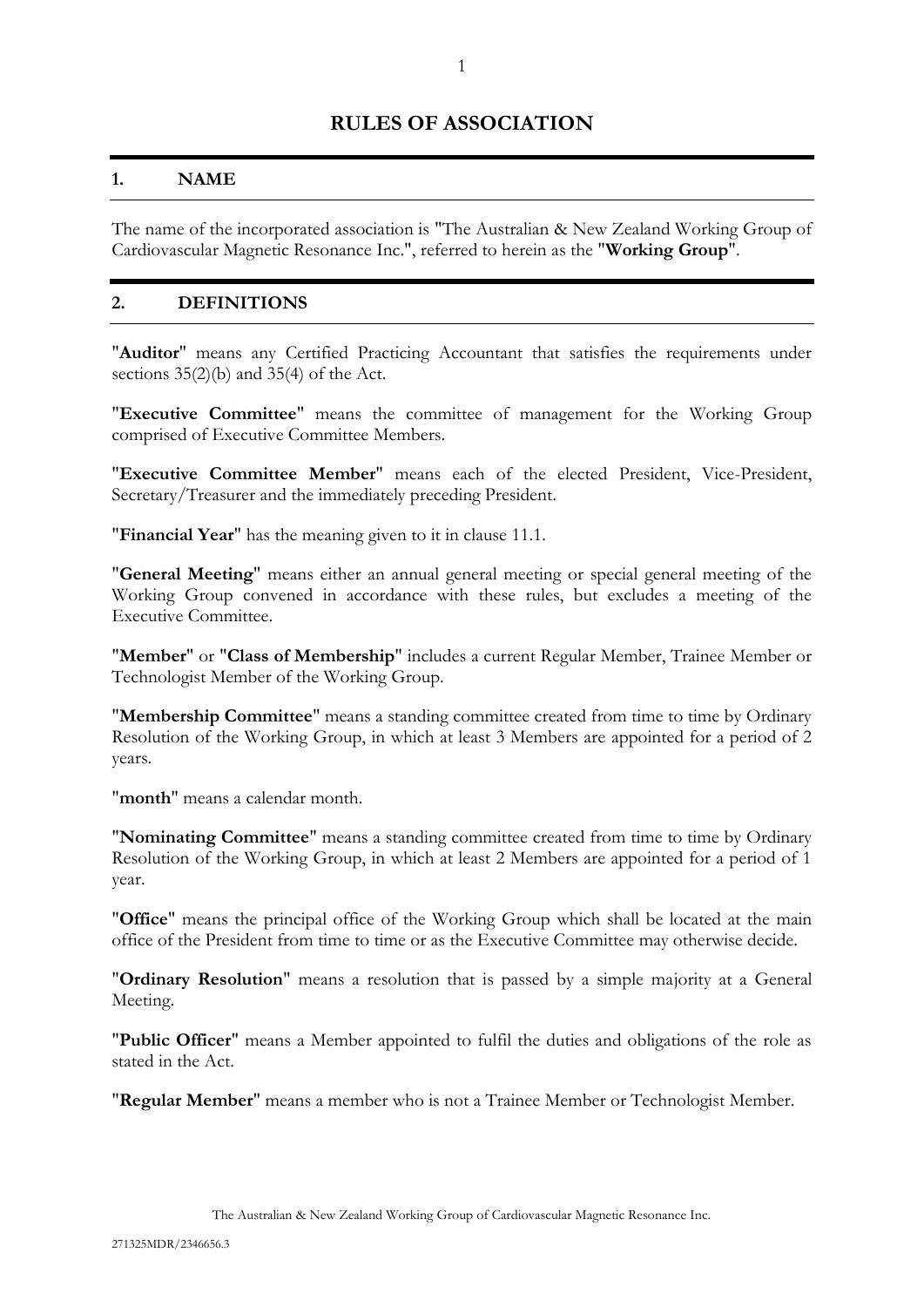"**Special Resolution**" means a resolution that is passed at a duly convened General Meeting of the Working Group, in which 30 days notice specifying the intention to propose the resolution as a Special Resolution has been given to all Members, and at the General Meeting the resolution is passed by a majority of at least 75% of Members eligible to vote.

"**Subscription Period**" means from 1 January to 31 December in any given year.

"**Technologist Member**" means a member who is a Technologist.

"**the Act**" means the *Associations Incorporation Act 1985* (SA).

<span id="page-3-0"></span>"**Trainee Member**" means a member who is in training as a physician or scientist.

# **3. OBJECTS OF THE WORKING GROUP**

- 3.1 The central object of the Working Group is to promote, finance, facilitate, undertake and/or disseminate research and information relating to the use of, and continuing education in, Cardiovascular Magnetic Resonance in health care in Australia.
- 3.2 The Working Group will advance its central object by the following means:
	- (a) accepting and soliciting grants and donations;
	- (b) making and accepting grants for continuing education in relation to Cardiovascular Magnetic Resonance;
	- (c) to guide the delivery of educational resources and training to Members in relation to Cardiovascular Magnetic Resonance including to foster optimal clinical effectiveness;
	- (d) to encourage high standards in the practice of Cardiovascular Magnetic Resonance;
	- (e) to develop and maintain relationships with the Cardiac Society of Australia and New Zealand, the Society for Cardiovascular Magnetic Resonance and other similar organisations within Australia and overseas;
	- (f) to establish standards for quality assurance and professional training, continued medical education to enhance care and improve quality of Cardiovascular Medical Resonance practice;
	- (g) to provide a forum for scientific exchange and information on Cardiovascular Medical Resonance through for example, conferences, meetings and publication of articles and journals; and
	- (h) to develop Member services, resources and assistance to enhance the development of the field of Cardiovascular Medical Resonance.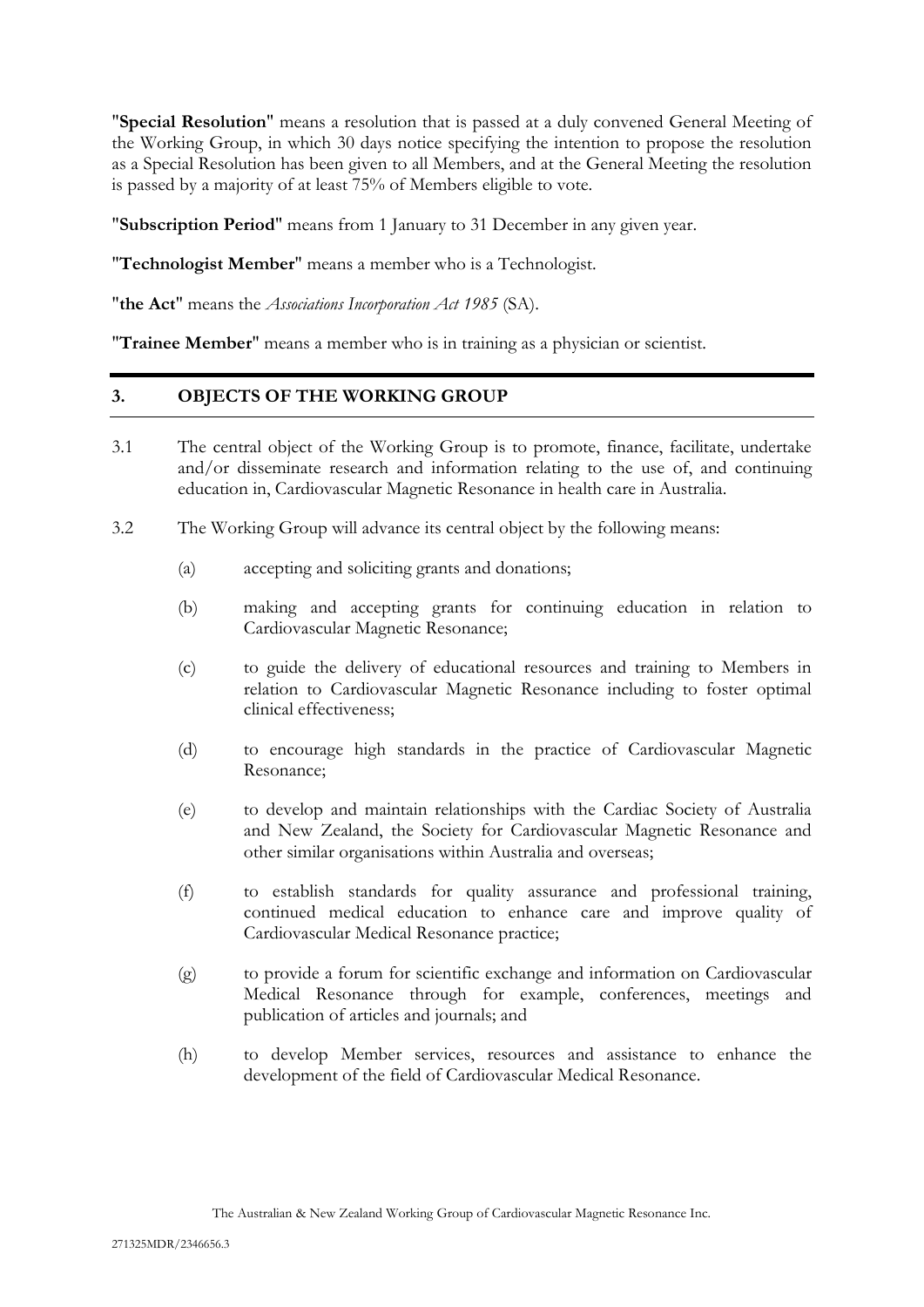# <span id="page-4-0"></span>**4. POWERS OF THE WORKING GROUP**

<span id="page-4-1"></span>The Working Group will have all the powers conferred by section 25 of the Act.

# **5. MEMBERSHIP**

#### 5.1 **Membership**

To become a Member of the Working Group the applicant must:

- (a) support the objects of the Working Group;
- (b) submit an application form in writing in the format prescribed by the Executive Committee from time to time;
- (c) satisfy the other requirements determined by the Executive Committee from time to time; and
- (d) agree to be bound by the Rules of Association for the Working Group.

#### 5.2 **Types of Membership**

If the application is accepted by the Executive Committee or Membership Committee, and upon payment of the prescribed subscription fee, the applicant will be either a:

- (a) Regular Member;
- (b) Technologist Member; or
- (c) Trainee Member.

The qualifications, experience and other criteria and prescribed subscription fee required for each Class of Membership will be as determined by the Executive Committee from time to time.

# 5.3 **Membership Rights**

All Members of the Working Group will have the following rights:

- (a) to attend at all General Meetings;
- (b) to vote at all General Meetings including in respect of the appointment of an Executive Committee Member;
- (c) to stand for election as an Executive Committee Member; and
- (d) access to secure "member only" areas on the Working Group's website (when operational).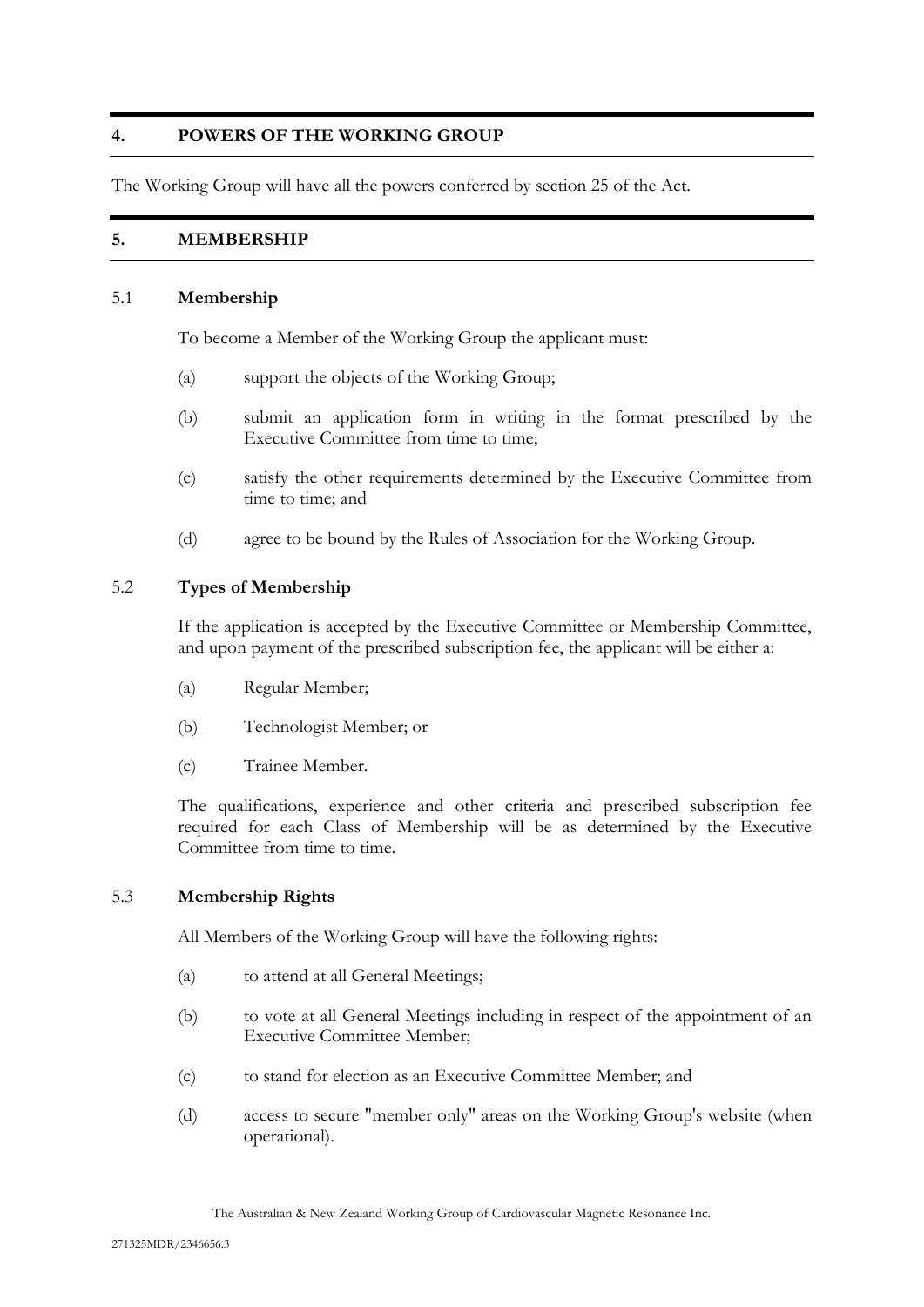### 5.4 **Subscriptions**

- (a) Subscription fees for each Class of Membership will be set at meetings of the Executive Committee.
- (b) Subscription fees will be payable in respect of a Subscription Period on the  $1<sup>st</sup>$ day of that Subscription Period.
- (c) New Members joining after the commencement of a Subscription Period will have their subscription fees calculated on a pro-rata basis.
- (d) Any Member whose subscription is outstanding for more than 3 months after the due date for payment will cease to be a Member of the Working Group. The Executive Committee may reinstate such a person's membership on such terms as it sees fit.
- (e) Members will not be liable to pay, nor receive a refund, due to an amendment of the subscription fees, Membership Rights or Class of Membership during the current Subscription Period.

# 5.5 **Resignations**

- (a) A Member may resign from the Working Group by giving written notice to the Public Officer or Executive Committee Member. Any resigning Member will still be liable for any outstanding subscription fees, which may be recovered as a debt due to the Working Group.
- (b) There will be no refund (in full or part) of subscription fees paid by a resigning Member for the current Subscription Period.

# <span id="page-5-0"></span>5.6 **Expulsion or Suspension of a Member**

- (a) The Executive Committee may expel or suspend a Member who engages in conduct determined by a majority of the Executive Committee (acting reasonably) to be unethical or detrimental to the objects or interests of the Working Group.
- (b) Particulars of the charge will be communicated to the Member at least 30 days before the meeting of the Executive Committee where the matter will be determined. At the meeting of the Executive Committee, the Member must be given an opportunity to be heard or to make a written submission.
- (c) The determination of the Executive Committee will be communicated to the Member, and in the event of an adverse determination the Member will, subject to clause [5.6\(d\),](#page-5-0) cease to be a Member 7 days after the Executive Committee has communicated its determination to the Member.
- (d) The Member may appeal the Executive Committee's decision to expel or suspend their membership at a General Meeting. The intention to appeal will be communicated to the Public Officer or an Executive Committee Member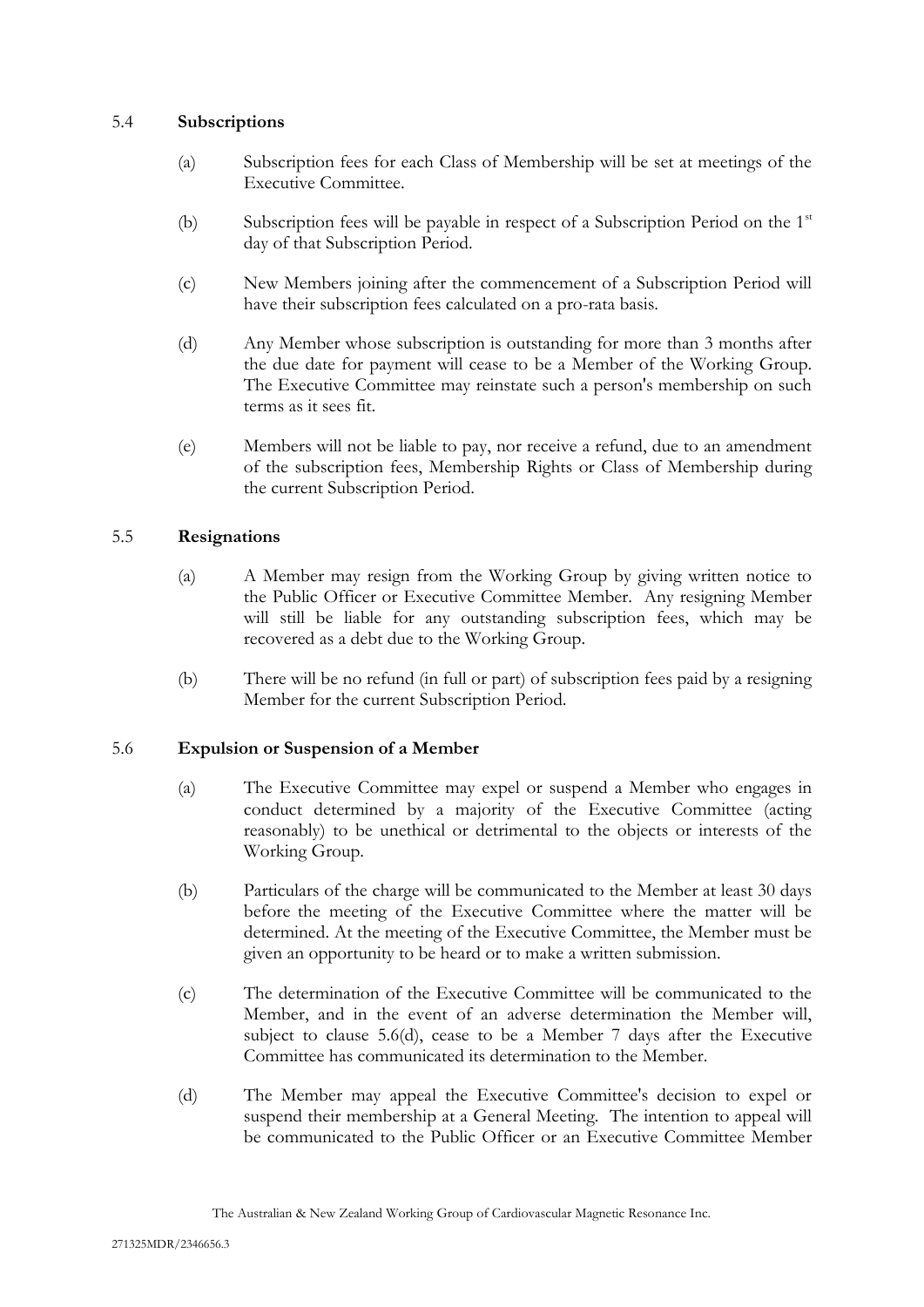within 7 days of Executive Committee communicating its determination to the Member.

- (e) In the event of an appeal under clause [5.6\(d\),](#page-5-0) the appellant's membership will be suspended until the matter can be determined by the Members of the Working Group in a General Meeting.
- (f) If the majority of Members, after hearing the appellant submissions, uphold the Executive Committee's decision to suspend or expel the appellant then the decision will come into immediate effect.
- (g) The duration and conditions of a Member's suspension will be determined by the Executive Committee in their sole and absolute discretion.
- (h) A Member who is expelled or has their membership suspended under this rule is not entitled to any refund (in full or part) of subscription fees paid for the current Subscription Period.

# 5.7 **Register of Members**

A register of Members must be kept and contain:

- (a) the name and address of each Member;
- (b) the date on which each Member was admitted to the Working Group; and
- (c) if applicable, the date of and reason(s) for expulsion or suspension of membership.

# <span id="page-6-0"></span>**6. THE EXECUTIVE COMMITTEE**

# 6.1 **Powers and duties**

- (a) The affairs of the Working Group will be managed and controlled by the Executive Committee which, in addition to any powers and authorities conferred by these rules, may exercise all such powers and do all such things as are within the objects of the Working Group, and are not by the Act or by these rules required to be done by the Working Group in a General Meeting.
- (b) The Executive Committee has the management and control of the funds and other property of the Working Group.
- (c) The Executive Committee will have authority to interpret the meaning of these rules and any other matter relating to the affairs of the Working Group of which these rules are silent.
- (d) The Executive Committee will appoint a Public Officer as required by the Act. The Public Officer may, but need not, be an Executive Committee Member.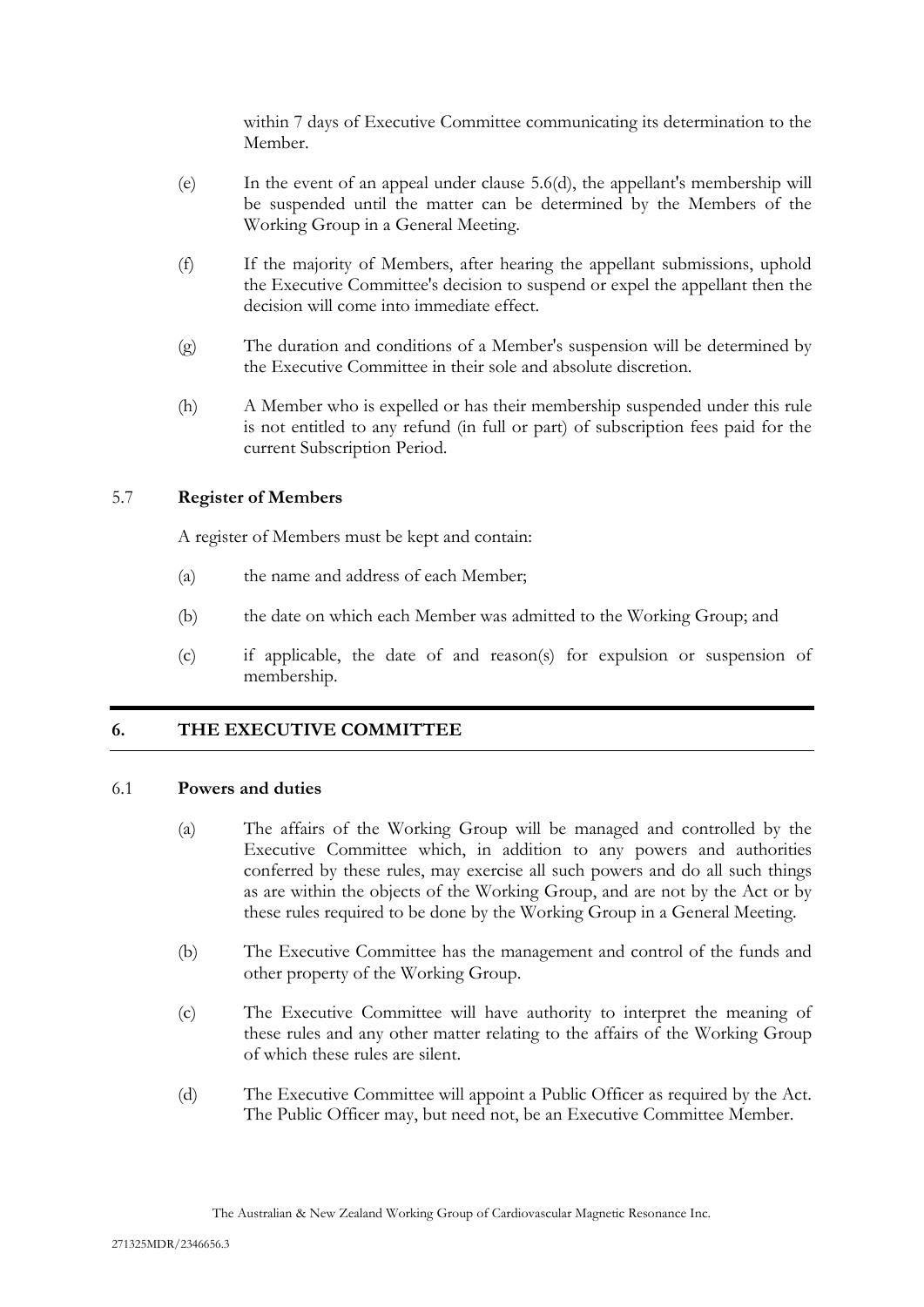- (e) The Executive Committee may appoint or create such sub-committees it deems necessary or desirable for the pursuit of the objects of the Working Group.
- (f) The President is the chief elected Member of the Executive Committee. The President will have general supervision, direction and control of the Working Group. The President will have all powers necessary to fulfil the duties usually vested in the office of president.

# 6.2 **Appointment**

- (a) The Executive Committee will be comprised of the President, Vice-President, Secretary/Treasurer and the immediately preceding President.
- (b) An Executive Committee Member must be a natural person.
- (c) The first Executive Committee of the Working Group will be appointed from the promoters of the Working Group, or be comprised of such persons as hold office prior to incorporation.
- <span id="page-7-0"></span>(d) Executive Committee Members will serve a maximum term of 2 years in their position. Their appointment will begin from the inaugural General Meeting of the Working Group or the date of the annual general meeting in which they were elected.
- (e) At the end of the term, the role of President will go to the Vice-President. The President will then occupy the position of immediately preceding President on the Executive Committee.
- (f) Any Member is eligible to stand for election to the Executive Committee as Vice-President or Secretary/Treasurer. An Executive Committee Member is eligible for re-election if the Member is nominated for a position different to their last.
- (g) To stand for election, the Member ("**Nominee**") must be nominated by another Member ("**Proposer**") of the Working Group. The nomination form must be received by the Secretary/Treasurer or Nominating Committee (if applicable) at least 45 days before the General Meeting at which the election is to take place. The nomination form must be signed by the Proposer and Nominee.
- (h) Notice of elections and the Nominees will be given to all Members including details of the time and place where the annual general meeting will occur.
- (i) The Executive Committee may appoint a Member to fill a casual vacancy on the Executive Committee. Notwithstanding clause [6.2\(d\),](#page-7-0) the Executive Committee may appoint the Member that formerly occupied that position on the Executive Committee. The Member will continue to hold that position on the Executive Committee until the next annual general meeting and, except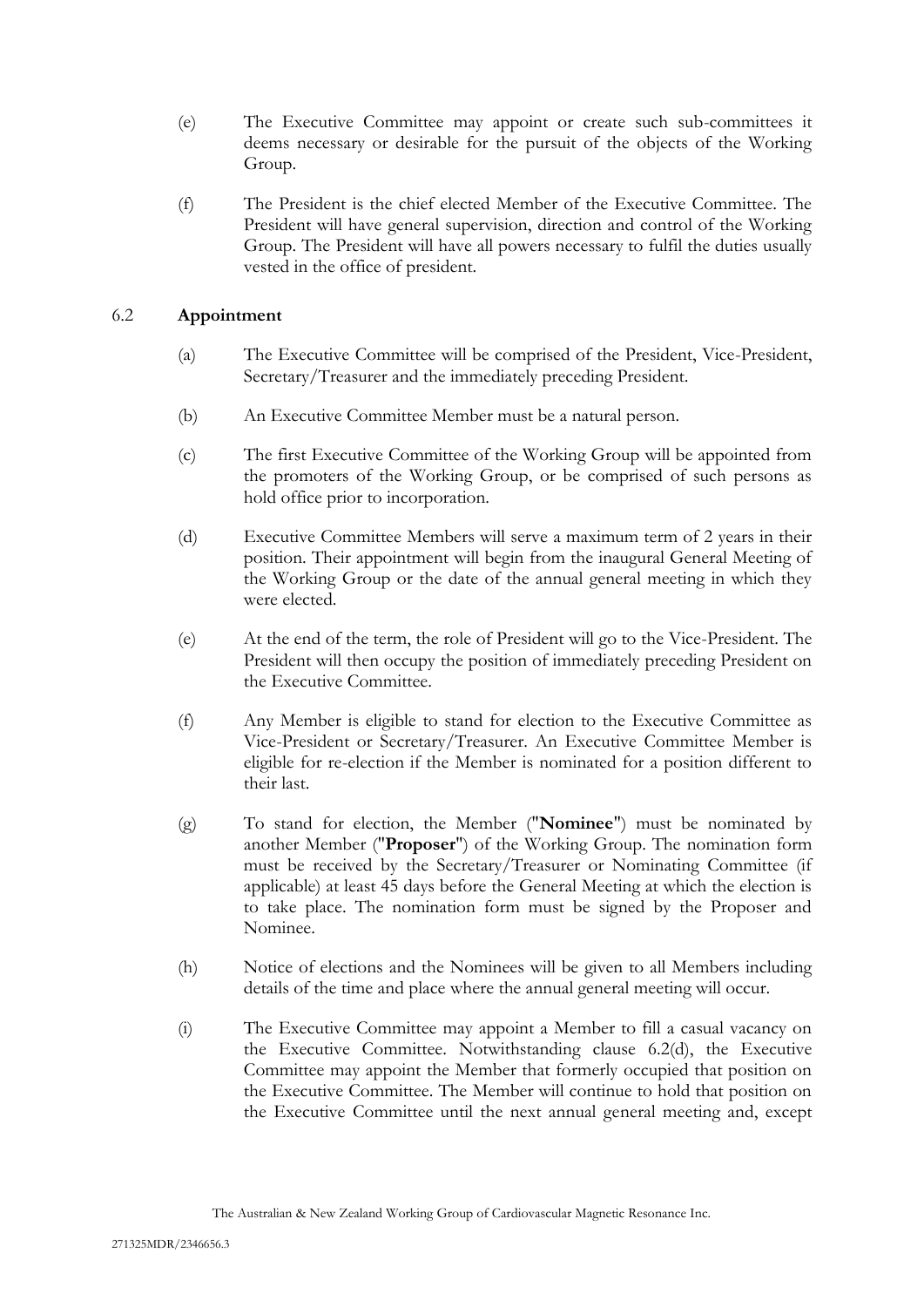where clause [6.2\(d\)](#page-7-0) applies, will be eligible for election to the Executive Committee without nomination.

# 6.3 **Proceedings at meetings of the Executive Committee**

- (a) The Executive Committee will meet for the dispatch of business at least once during the Financial Year.
- (b) At meetings of the Executive Committee, each Member has 1 vote.
- (c) Matters before the Executive Committee will be decided by a majority of votes, and in the event of equality of votes the President will have the casting vote.
- (d) A quorum for a meeting of the Executive Committee will be at least 50% of the Executive Committee Members.
- (e) Any Executive Committee Member having a direct or indirect pecuniary interest in a contract or proposed contract with the Working Group must disclose the nature and extent of that interest to the Executive Committee as required by the Act and must not vote with respect to that contract or proposed contract. The Executive Committee Member must disclose the nature and extent of his or her interest in the contract at the next annual general meeting of the Working Group.

# 6.4 **Disqualification of Executive Committee Members**

The position of an Executive Committee Member will become vacant if the Executive Committee Member:

- (a) is disqualified from being an Executive Committee Member by the Act;
- (b) is expelled or suspended as a Member under these rules;
- (c) becomes of unsound mind or is a person whose person or estate is liable to be dealt with in any way under the law relating to mental health;
- (d) is absent without the permission of the Executive Committee without apology from more than 2 successive meetings;
- (e) resigns his or her office by notice in writing to the Working Group addressed to it at the Office; or
- (f) becomes insolvent under administration or suspends payment of his or her debts.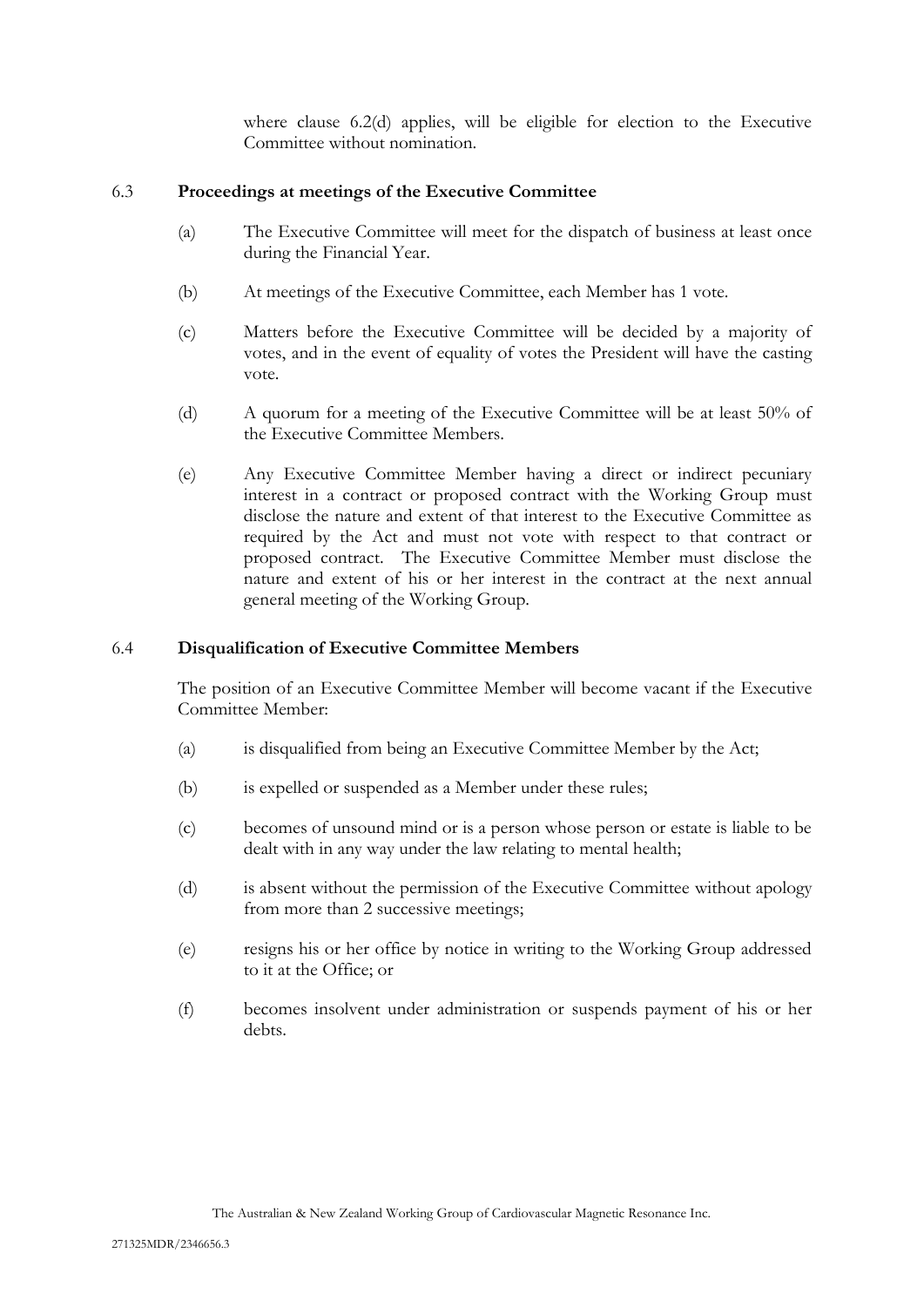# <span id="page-9-0"></span>**7. THE SEAL**

- 7.1 The Working Group will have a common seal upon which its corporate name will appear in legible characters.
- 7.2 The seal will not be used without the express authorisation of the Executive Committee and every use of the seal will be recorded in the minute book of the Working Group. The affixing of the seal will be witnessed by the President and the Secretary/Treasurer, or the President and the Vice-President.

# <span id="page-9-1"></span>**8. GENERAL MEETINGS**

#### 8.1 **Annual general meetings**

- (a) The Executive Committee will call an annual general meeting in accordance with the Act and these rules.
- (b) The first annual general meeting will be held within 18 months after the incorporation of the Working Group, and thereafter within 5 months after the end of its Financial Year.
- (c) The order of the business at the annual general meeting will be:
	- (i) the confirmation of the minutes from the previous General Meeting;
	- (ii) the consideration of the accounts and reports of the Executive Committee and the Auditor's report;
	- (iii) the election of Executive Committee Members (if required);
	- (iv) the appointment of an Auditor (if required); and
	- (v) any other business requiring consideration by the Working Group.

#### <span id="page-9-2"></span>8.2 **Special general meeting**

- (a) The Executive Committee may call a special general meeting of the Working Group at any time upon the written request of at least 50% of the Members of the Working Group.
- (b) The Executive Committee will, within 45 days of receipt of the Members' request, convene a special general meeting for the purpose specified in that request.
- (c) Every request for a special general meeting will be signed by the relevant Member(s) and will state the purpose of the meeting.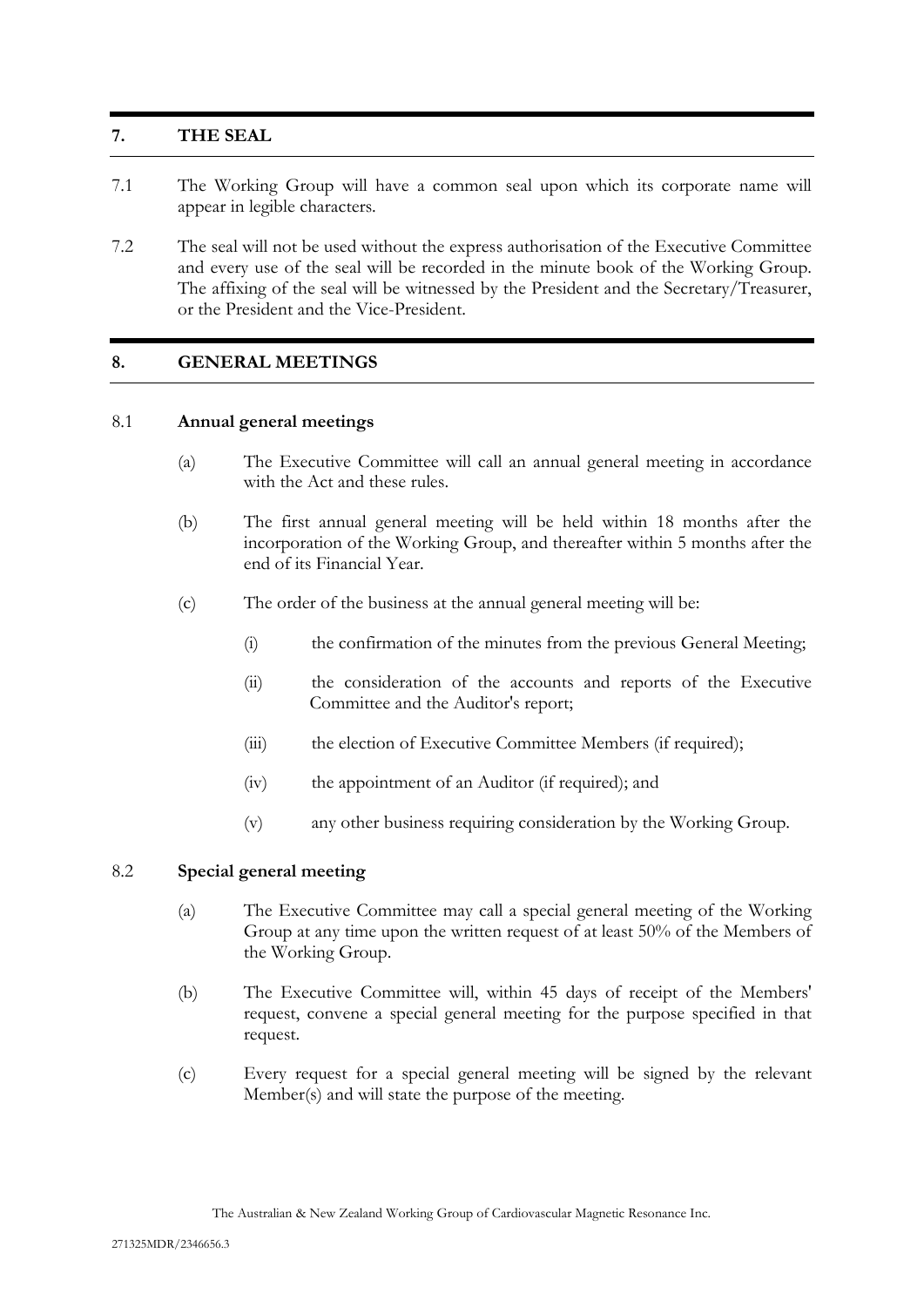<span id="page-10-0"></span>(d) If a special general meeting is not convened within 1 month, as required by clause [8.2\(b\),](#page-9-2) the Members requesting the meeting may convene a special general meeting. This meeting will be conducted in the same manner, as nearly as practicable, as a meeting convened by the Executive Committee. For this purpose the Executive Committee will ensure that the Members making the request are supplied free of charge with particulars of the Members entitled to receive a notice of the special general meeting. The reasonable expenses of convening and conducting such a meeting will be borne by the Working Group.

# 8.3 **Notice of General Meetings**

- (a) At least 30 days notice of any General Meeting will be given to Members. The notice will set out where and when the meeting will be held, the nature and order of the business to be transacted at the meeting, and whether a Special Resolution is to be passed.
- (b) A notice of a General Meeting may be given to any Member by serving the notice personally, or sending it by post to the address appearing in the register of Members.
- (c) Where a notice is sent by post, service is affected by properly addressing, prepaying and posting a letter or packet containing the notice. Unless the contrary is proved, service will be taken to have been effected 2 days after posting.

# 8.4 **Quorum at General Meetings**

- (a) A quorum for the transaction of business at any General Meeting will be constituted by 5 Members, present personally or by proxy.
- (b) If within 30 minutes after the time appointed for the meeting a quorum of Members is not present, a special general meeting convened upon the request of Members under [8.2\(d\)](#page-10-0) will lapse. In any other case, the meeting will be adjourned to the same day, time and place the following week. If, at the adjourned meeting the following week a quorum is not present within 30 minutes of the time appointed for the meeting, the Members present will form a quorum.
- (c) The President will preside as chairperson at a General Meeting of the Working Group. If the President is not present within 5 minutes after the time appointed for holding the meeting, or the President is present but declines to take or retires from the chair, the Members may choose another Executive Committee Member to be the chairperson of that meeting. If no Executive Committee Members are present at that meeting, the Members may choose a Member to be the chairperson of that meeting.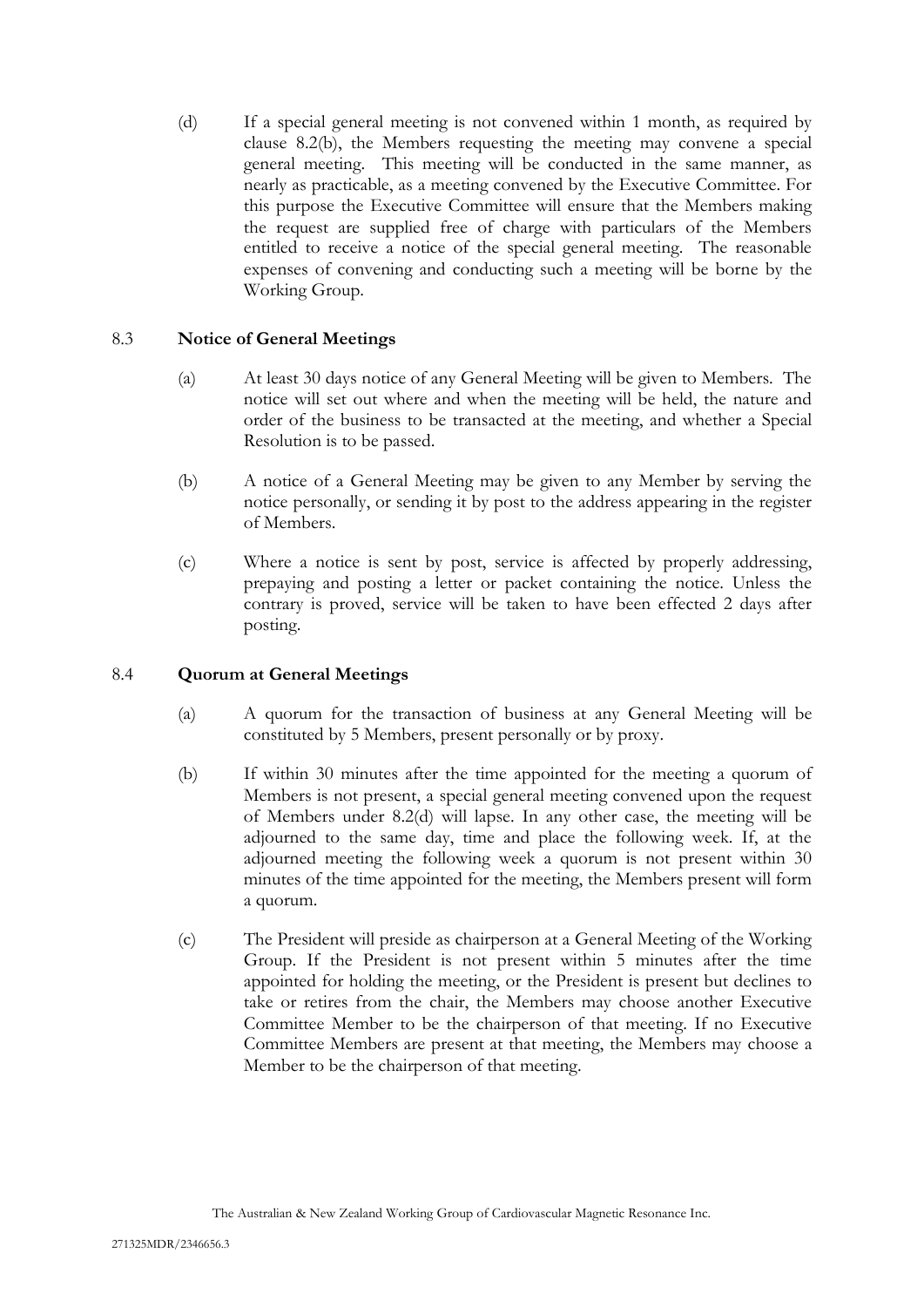# 8.5 **Voting at General Meetings**

- (a) Every Member has only 1 vote at a General Meeting of the Working Group.
- (b) A matter for decision at a General Meeting, other than by way of Special Resolution, must be determined by a majority of Members who vote in person, or, where proxies are allowed, by proxy, at that meeting.
- (c) Unless a poll is demanded by at least 5 Members, a matter for decision at a General Meeting will be determined by a show of hands.

# 8.6 **Poll at General Meetings**

- (a) If a poll is demanded by at least 5 Members, it will be conducted in a manner specified by the chairperson and the result of the poll will be the resolution of the meeting on that matter.
- (b) A poll demanded for the election of a Member or on a matter of adjournment must be taken immediately, but any other poll may be conducted at any time before the closing of the General Meeting.

# 8.7 **Proxies**

A Member will be entitled to appoint in writing a natural person who is also a Member of the Working Group to be their proxy, and attend and vote at any General Meeting of the Working Group.

# <span id="page-11-0"></span>**9. MINUTES**

- 9.1 Proper minutes of all General Meetings and of meetings of the Executive Committee will be entered into minute books kept for this purpose within one month after the relevant meeting.
- 9.2 Minutes kept pursuant to this rule must be confirmed by the Members of the Working Group or Executive Committee Members at the next meeting. Once confirmed, the chairperson of the meeting at which the proceedings took place, or the chairperson of the meeting where the minutes are confirmed, must sign the minutes.
- 9.3 Where minutes are entered and signed they will, unless the contrary is proved, be evidence that:
	- (a) the meeting was convened and duly held;
	- (b) all proceedings were duly held; and
	- (c) all appointments made at the meeting were valid.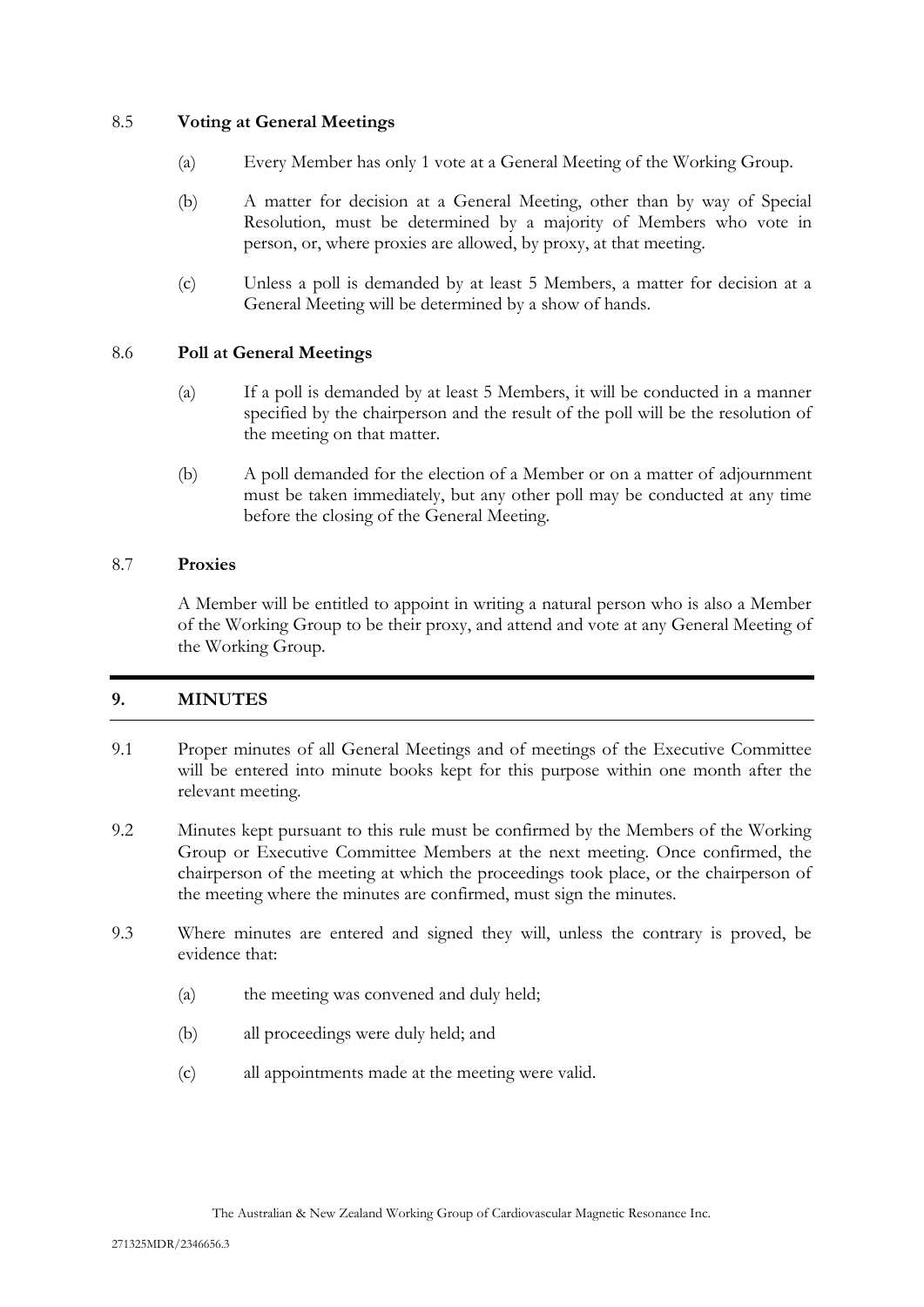# <span id="page-12-0"></span>**10. DISPUTE RESOLUTION**

- 10.1 The dispute resolution procedure set out in this clause applies to disputes between:
	- (a) a Member and another Member; and
	- (b) a Member and the Working Group.
- 10.2 The parties to the dispute must meet and discuss the matter in dispute and, if possible, resolve the dispute within 14 days after the dispute comes to the attention of all of the parties.
- 10.3 If the parties are unable to resolve the dispute at the meeting the parties may choose to meet and discuss the dispute before an independent third person agreed to by the parties.
- <span id="page-12-1"></span>10.4 If applicable, each party will bear its own cost in resolving the dispute.

# **11. FINANCIAL REPORTING**

#### <span id="page-12-2"></span>11.1 **Financial year**

The first Financial Year of the Working Group will be the period ending on the 30 June following incorporation, and thereafter a period of 12 months commencing on 1 July and ending on 30 June of each year.

#### 11.2 **Accounts to be kept**

- (a) The Secretary/Treasurer will keep and retain such accounting records as are necessary to correctly record and explain the financial transactions and financial position of the Working Group in accordance with the Act.
- (b) These records, and all related documents, remain the property of the Working Group and must be returned by the Secretary/Treasurer at the end of their elected term.
- (c) The Working Group will retain all accounting records and related documents for a period of 7 years.

#### 11.3 **Accounts and reports to be laid before Members**

The accounts, together with the Auditor's report on the accounts, the Executive Committee's statement and the Executive Committee's report, will be tabled to Members at the annual general meeting.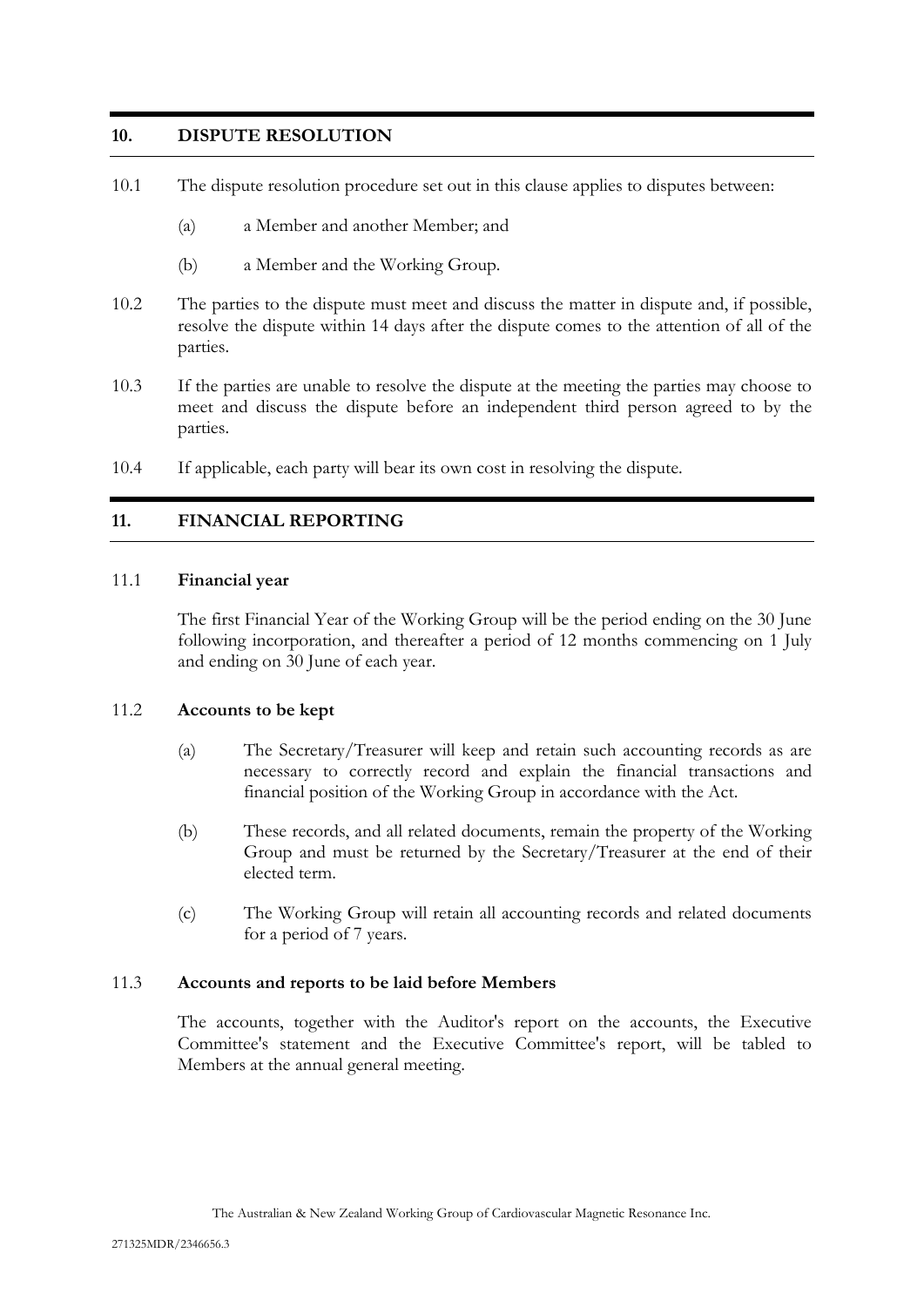### 11.4 **Annual returns**

If the financial activities of the Working Group for the previous Financial Year satisfy the definition of "prescribed association" under the Act, the Secretary/Treasurer will lodge an annual (periodic) return with the Office of Consumer and Business Affairs within 6 months after the end of each Financial Year thereafter. It must be accompanied by a copy of the accounts, the Auditor's report, the Executive Committee's statement and the Executive Committee's report.

# 11.5 **Appointment of Auditor**

At each annual general meeting, the Secretary/Treasurer must appoint a person to be Auditor of the Working Group. The Auditor will hold office until the next annual general meeting and is eligible for re-appointment. If an appointment is not made at the annual general meeting, the Executive Committee will appoint an Auditor for the current Financial Year.

# <span id="page-13-0"></span>**12. PROHIBITION AGAINST SECURING PROFITS FOR MEMBERS**

- 12.1 The Working Group is a non-profit organisation and must not carry on business for the purpose of profit or gain to its Members.
- 12.2 The income, property, profits and financial surplus of the Working Group, whenever derived, must be applied solely towards the promotion of the objects of the Working Group as set out in these rules and no portion of it shall be paid or transferred directly or indirectly by way of dividend, bonus or otherwise by way of profits or otherwise to Members of the Working Group except that nothing in these rules shall prevent the payment in good faith of remuneration to any officer or employee of the Working Group or to any Member of the Working Group in return for services actually rendered to the Working Group or of allowances and travelling expenses to Members of the Working Group.

# <span id="page-13-1"></span>**13. WINDING UP**

- 13.1 The Working Group may be wound up by a Special Resolution of Members at a properly constituted General Meeting.
- 13.2 Subject to clause [13.3,](#page-13-2) residual funds after payment of the Working Group's liabilities and expenses shall be applied to the furtherance of the Working Group's objectives.
- <span id="page-13-2"></span>13.3 If the Working Group is wound up or dissolved, the assets of the Working Group (both capital and surplus) available for distribution after satisfaction of all debts and liabilities shall not be distributed among the Members, but are to be distributed to another fund, authority or institution:
	- (a) with objects similar to the objects of the Working Group as set out in clause 3;